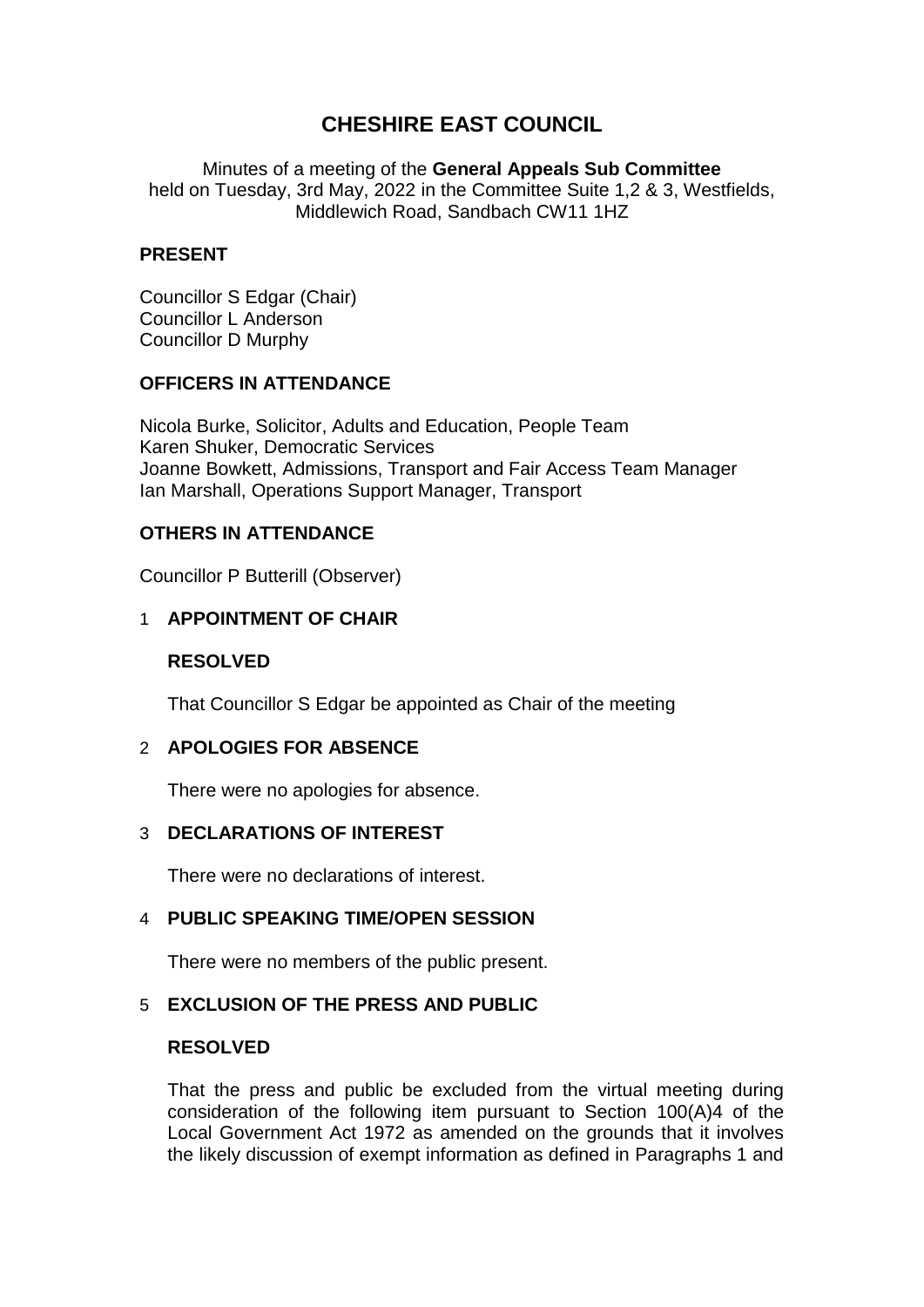2 of Part 1 of Schedule 12A to the Local Government Act 1972 and the public interest would not be served in publishing the information.

# 6 **SCHOOL TRANSPORT APPEALS**

Consideration was given to the following School Transport Appeals.

## **(a) Case 1 - 10.05am**

#### **Case One**

The Sub-Committee considered an appeal against a decision of the Council not to offer assisted school transport.

The Sub-Committee heard the appeal based on the written and oral evidence of the Presenting Officer, who detailed the local authority's case, and the written and oral evidence of the appellant and the appellants supporter. Members of the Sub-Committee asked questions by way of clarification.

The Presenting Officer, the appellant and the appellants supporter withdrew from the meeting, following which the Sub-Committee reached its decision.

#### **RESOLVED**

That the appeal be upheld.

#### **(b) Case 2 - 10.35am**

#### **Case Two**

The Sub-Committee considered an appeal against a decision of the Council not to offer assisted school transport.

The Sub-Committee heard the appeal based on the written and oral evidence of the Presenting Officer, who detailed the local authority's case, and the written and oral evidence of the appellant and the appellants supporter. Members of the Sub-Committee asked questions by way of clarification.

The Presenting Officer, the appellant and the appellants supporter withdrew from the meeting, following which the Sub-Committee reached its decision.

#### **RESOLVED**

That the appeal be upheld.